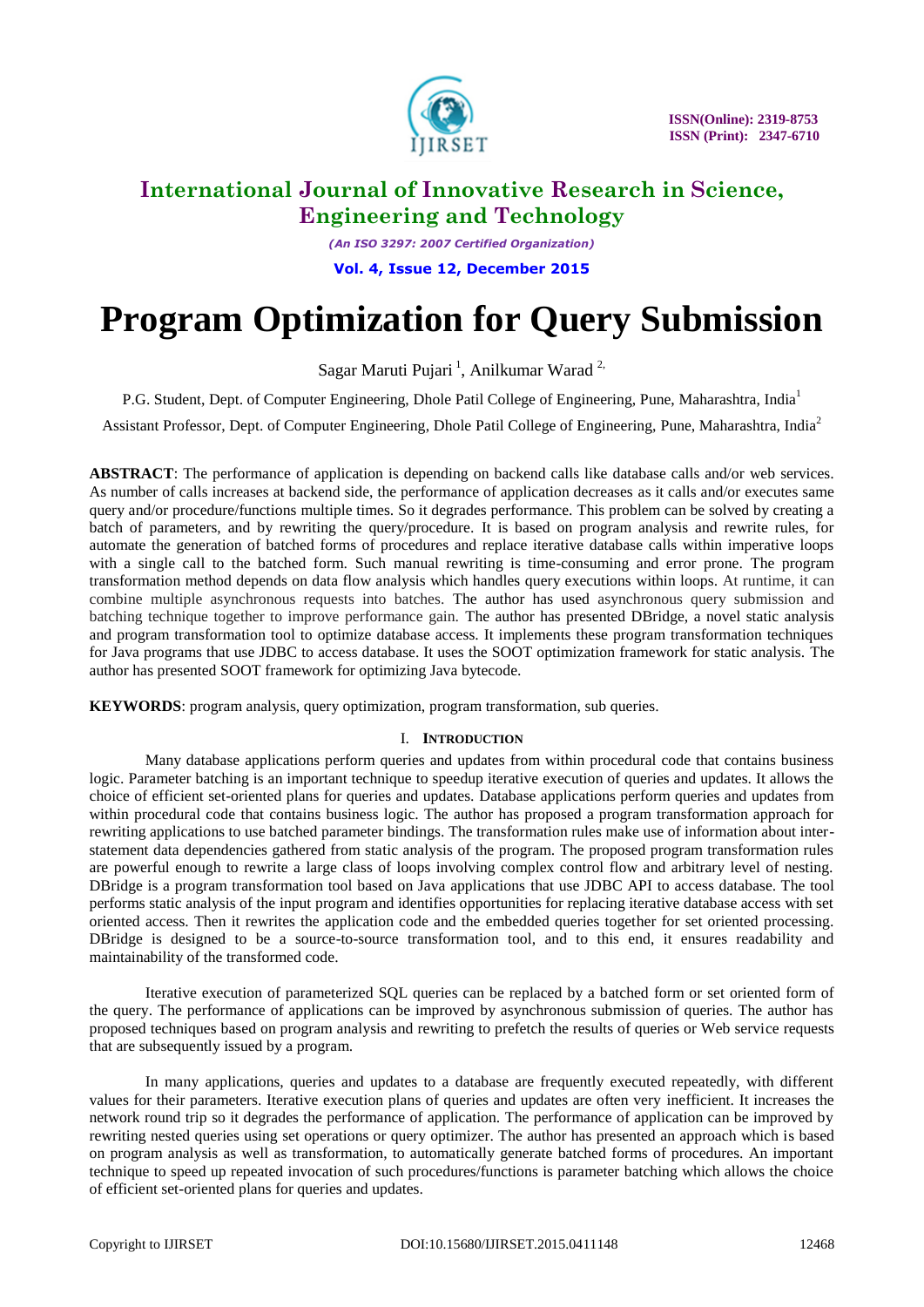

*(An ISO 3297: 2007 Certified Organization)*

#### **Vol. 4, Issue 12, December 2015**

To perform effective optimizations, use method inlining and static virtual method call resolution which reduces the use of bytecodes. Java's execution is safe which do not allow to access illegal memory accesses are checked for safety before execution. In some case it can be determined at compile-time. If we use annotation mechanism, then the Java Virtual Machine could speed up the execution by not performing these redundant checks. The SOOT framework provides a set of intermediate representations and APIs for optimizing Java bytecode. The SOOT framework produces bytecode from a source like javac compiler. It transforms and/or optimizes the code and produces new class files. This new bytecode can then be executed using any standard JVM implementation.

#### II. **RELATED WORK**

The program plans represents control and data dependences in a modularized form in which loops have been converted to recursion. The data dependence graphs are designed for the hierarchical analysis of dependence relations in programs. The control dependence representation has one major advantage over the data dependence graphs, in that the need to convert control dependence into guards is eliminated. The Data Flow Graph represents global data dependence at the operator level is called as atomic level. The Extended Data Flow Graph represents control and data dependence. It represents structured programs.

Java tool which performs significant optimizations on bytecode and produces new class files is Jax. Jax is application compression which removes unused methods and fields and the class hierarchy is compressed. It's used to speed up optimizations. Java tools for manipulating bytecode like JTrek, Joie, Bit and JavaClass are constrained to manipulating Java bytecode in their original form. They do not provide convenient intermediate representations such as BAF, JIMPLE or GRIMP for performing analyses or transformations. To package Java application, there are a number of tools like Jax, DashO-Pro and SourceGuard which consists of code compression and/or code obfuscation. The author has not yet applied SOOT to this application area. He has plans to implement this functionality. The tools in Java native compilers category take Java applications and compile them to native executables. They build 3-address code intermediate representations, and some perform significant optimizations. Toba which produces unoptimized C code and relies on GCC to produce the native code. Harissa produces C code but performs some method devirtualization and inlining first. Vortex is a native compiler for Cecil, C++ and Java which contains a complete set of optimizations. Marmot is also a complete Java optimization compiler. There are two types of Java compiler infrastructures namely Flex and Suif compiler system. Flex is a Java compiler infrastructure for embedded parallel and distributed systems which uses a form of SSA intermediate representation for its bytecode called QuadSSA. Suif compiler system possesses a front-end which translates Java bytecode to OSUIF code which is an object oriented version of Suif code which can express object orientation primitives

The indexed nested loops operation is not modified, and continues to issue synchronous IO operations; the AIO performed earlier basically prefetches data, which reduces the probability of the synchronous IO blocking, and allows the disk subsystem to optimize fetching of data. The buffer can be refilled when it is empty (batch mode), or each time a record is removed from the buffer on completion of an asynchronous request (sliding window mode). Graefe also mentions that Microsoft SQL Server and IBM DB2 keep a fixed set of unresolved IO requests and IO is started concurrently for all these elements. Graefe [4] does not provide any experimental results. In contrast to the results in [4], our asynchronous iterator model allows entire subplans to be non-blocking.

#### III. **PROGRAM TRANSFORMATION**

The author has selected Java as the target language, SOOT optimization framework and JDBC as the interface for database access. To implement the examples, it needs to perform data flow analysis of the given program and build the data dependence graph. The main task of our program transformation tool present in the Apply Async Trans phase. The runtime library works as a layer between database API and application. It provides asynchronous as well as batched query submission. Features like thread management and cache management are handled by libraries.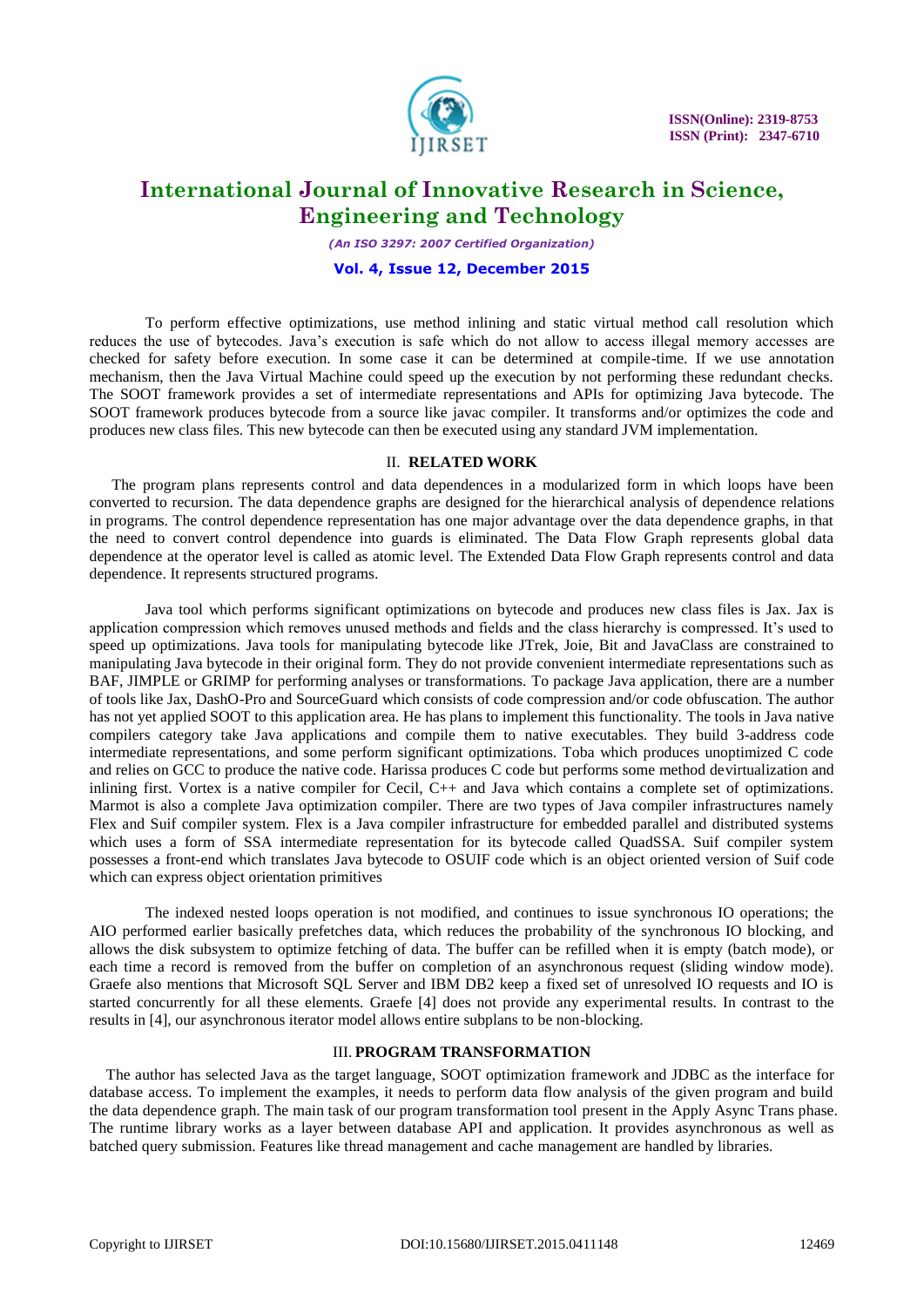

*(An ISO 3297: 2007 Certified Organization)*

#### **Vol. 4, Issue 12, December 2015**

IV.**EXPERIMENTAL RESULTS**

Experiment 1: Auction application.



Fig. 1- Experiment 1 with varying number of iterations.

Fig. 1 shows the performance of this program before and after the transformations with warm and cold caches in log scale. The y-axis denotes the end to end time taken for the loop to execute, which includes the application time and the query execution time. For a small number of iterations, the transformed pro-gram is slower than the original program. If number of iterations increases then it will give transformations benefit.

Experiment 2: Experiment 1(Auction application) with varying number of threads



Fig. 2- Experiment 1 with varying number of threads.

As the number of iterations increases, next, we keep the number of iterations constant (at 40,000) and vary the number of threads. The results of this experiment are shown in Fig. 2. The execution time (for both the warm and cold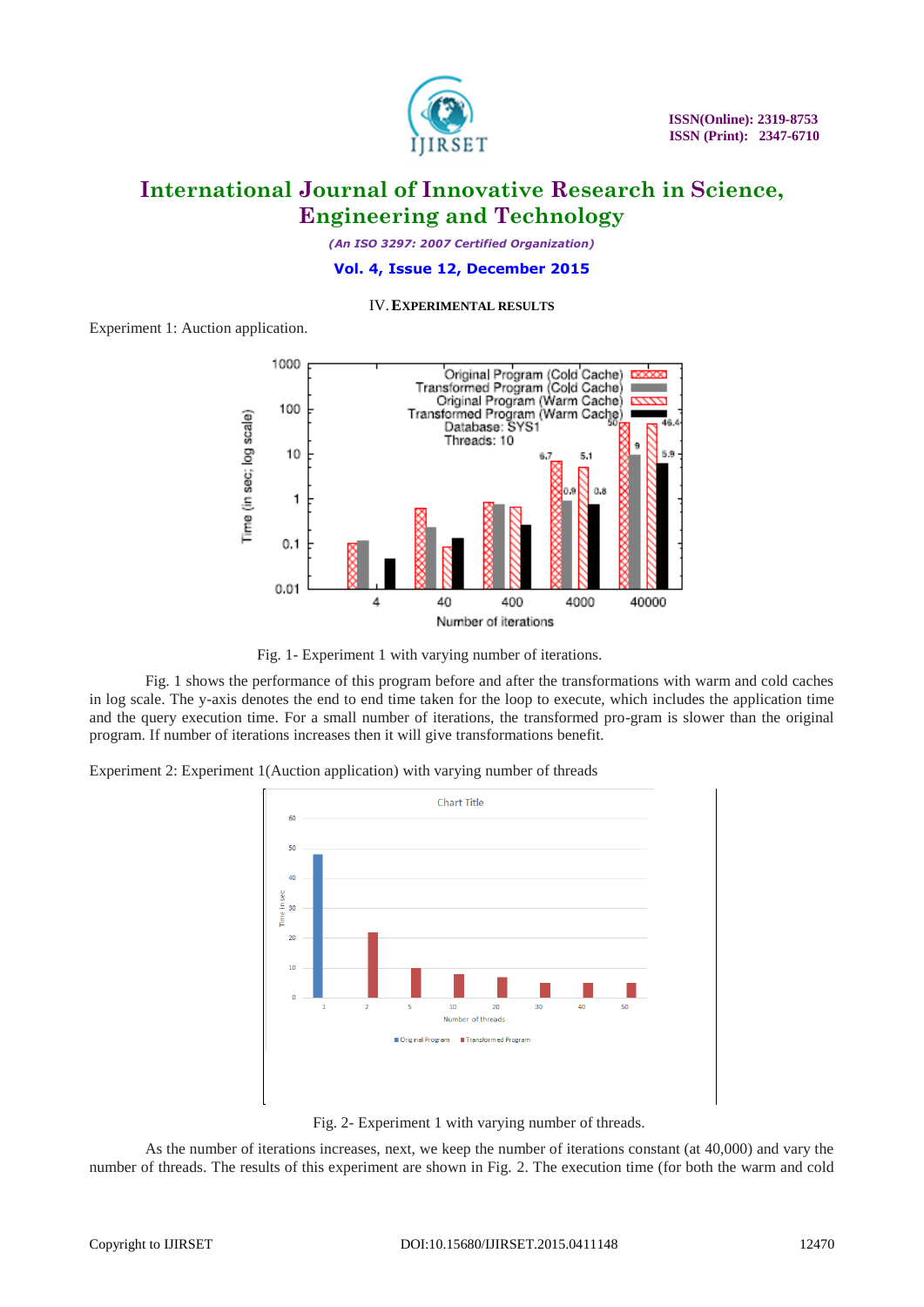

*(An ISO 3297: 2007 Certified Organization)*

#### **Vol. 4, Issue 12, December 2015**

cache) drops sharply as the number of threads is increased, but gradually reaches a point where the addition of threads does not improve the execution time.

Experiment 3: Bulletin board application

For this experiment, author has considered the scenario of listing the top stories of the day, along with details of the users who posted them. Fig. 2 shows the results of our transformations with different number of iterations. Although the transformed loop in the program takes slightly longer time for small number of iterations, the benefits increase with the number of iterations (note the log scale of y-axis).





Fig. 3 shows the performance of this loop in the program before and after applying our transformation examples. As in the earlier example, author has fixed the number of threads and varies the number of iterations. The author has performed this experiment with ten threads, on a warm cache on SYS1. The results are in accordance with our earlier experiments. He has observed that the number of threads is an important parameter in such scenarios. This parameter is influenced by several factors, such as the number of processor cores available for the database server and the client, the load on the database server, the amount of disk IO, CPU utilization etc.

#### V. **CONCLUSION**

Query optimization is based on program analysis and transformation techniques. It gives significant benefits for database applications. This paper proposes a program analysis and transformation based approach to automatically rewrite database applications to exploit the benefits of asynchronous query submission. They also described a novel approach to combine asynchronous submission with batching. It saves total execution time versus time to kth response, reducing network round trips (by batching multiple requests) versus overlapping execution of queries and reducing memory consumption (By using iterative query execution) versus set oriented execution of the query. The author has presented DBridge, a tool that combines program and query transformations to make query execution set oriented. It optimizes database access by performing optimizations. SOOT framework which simplifies the task of optimizing Java bytecode.

#### **REFERENCES**

[1] R. Guravannavar and S. Sudarshan, "Rewriting procedures for batched bindings," in Proc. Int. Conf. Very Large Databases, 2008 pp. 1107– 1123.